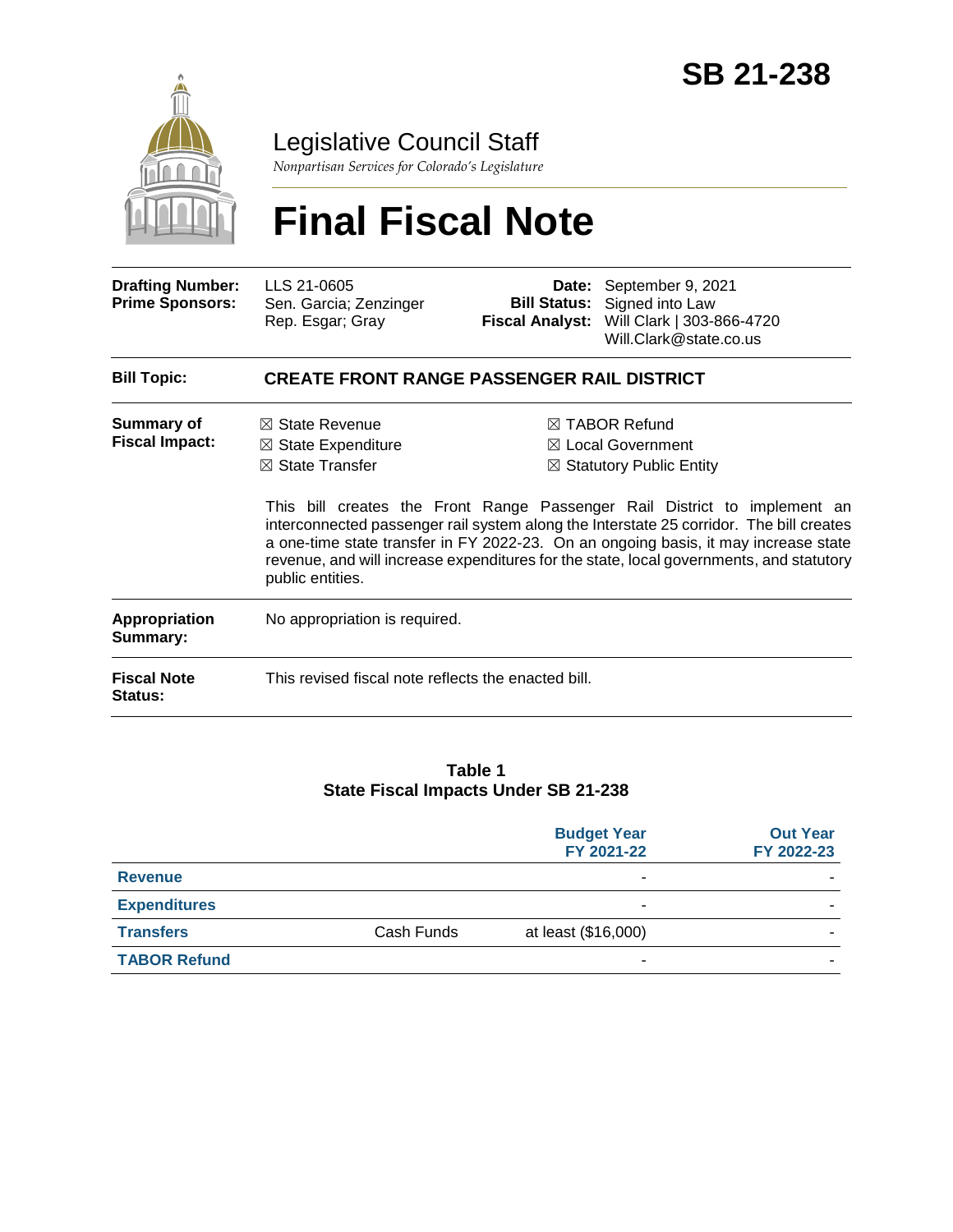# **Summary of Legislation**

The bill creates the Front Range Passenger Rail District, which will extend from Wyoming to New Mexico, including:

- the cities and counties of Denver and Broomfield;
- all areas within Adams, Arapahoe, Boulder, Douglas, El Paso, Huerfano, Jefferson, Larimer, Las Animas, Pueblo, and Weld counties that are located within the territory of a metropolitan planning organization;
- all areas within Huerfano, Las Animas and Pueblo counties that are outside of a metropolitan planning organization but inside a county precinct located within five miles of the Interstate 25 right-of-way; and,
- all areas within Larimer and Weld counties that are outside of a metropolitan planning organization, but inside a county precinct north of the city of Fort Collins and within five miles of the Interstate 25 right-of-way.

**District powers.** The district is granted authority to plan, design, develop, finance, construct, operate, and maintain a new interconnected passenger rail system. This authority will include the power to exercise taxing authority, levy a sales and use tax of up to 0.8%, collect fares and fees, and issue bonds; exercise imminent domain; create station improvement districts near existing and proposed passenger rail stations; enter into public-private partnerships; provide retail and commercial goods and services at passenger rail stations; and employ its own personnel or contract with other entities for operation and maintenance of the system.

**District governance.** The new district will be governed by a board of directors with appointees from transportation planning organizations that have jurisdiction in the new district, as well as by the Governor and the Department of Transportation (CDOT). The board must be fully appointed by April 1, 2022, and convene for its first meeting no later than May 15, 2022. The district must work collaboratively with stakeholders identified in the bill, including the Regional Transportation District (RTD) and Amtrak to ensure interconnectivity with their passenger rail systems. By January 31, 2024, the new district must begin publishing annual reports, and present results to the General Assembly.

**District taxing proceeds.** Upon approval by registered voters within the new district, a sales and use tax may be levied to fund development, financing, construction, operation or maintenance of the new system. The Department of Revenue will collect, administer and enforce any new tax, make monthly distributions from tax collections to the new district, and transmit the rest to the Front Range Passenger Rail District Sales and Use Tax Fund, which will be created by the bill and overseen by the Department of Treasury. No action by the district to create a multiple-fiscal year debt or other financial obligation can take effect unless it is submitted to a vote and approved by a majority of the registered electors of the district. The state auditor must conduct a financial audit of jurisdictions that approve new tax levies once every two years, and the district must pay the state auditor for the costs of each audit.

**Repeal of Southwest Chief and Front Range Passenger Rail Commission.** The bill repeals the Southwest Chief and Front Range Passenger Rail Commission on May 15, 2022. The State Treasurer is directed to transfer any unencumbered funds remaining in the Southwest Chief Fund to the Front Range Passenger Rail District on July 1, 2022.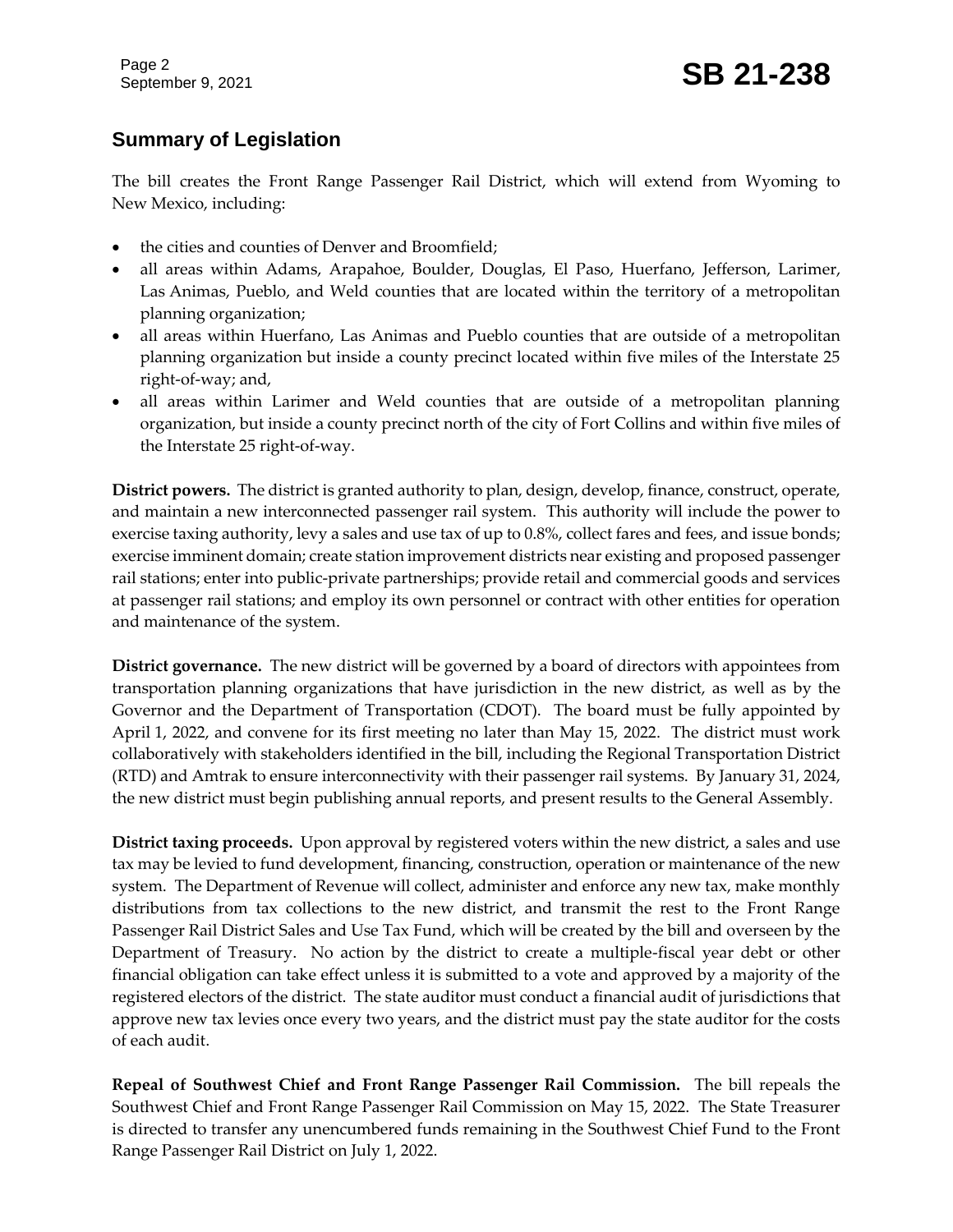Page 3

# September 9, 2021 **SB 21-238**

# **Background**

**Southwest Chief and Front Range Passenger Rail Commission.** The Southwest Chief Commission was originally created through House Bill 14-1161 to coordinate and oversee efforts by state and local governments—in cooperation with Kansas, New Mexico, Amtrak, and the BNSF Railway—to ensure completion of track repairs and upgrades required to continue Southwest Chief Rail service in Colorado. Pursuant to Senate Bill 17-153, it issued a Legislative Proposal Regarding the Development of a Front Range Passenger Rail System. The commission is also tasked with extending service to Pueblo and, potentially, Walsenburg, and facilitating the development of a Front Range Passenger Rail system along the I-25 corridor. Online at: [https://www.codot.gov/about/southwest-chief](https://www.codot.gov/about/southwest-chief-commission-front-range-passenger-rail)[commission-front-range-passenger-rail](https://www.codot.gov/about/southwest-chief-commission-front-range-passenger-rail)

**Transportation Planning Regions and Metropolitan Planning Organizations.** There are ten Transportation Planning Regions and five Metropolitan Planning Organizations in Colorado. These planning regions identify transportation priorities within their region, which are incorporated into the Statewide Transportation Plan. One member of each planning region serves on the Statewide Transportation Advisory Committee.

#### **State Revenue**

The bill may increase state revenue to the Office of the State Auditor in the Legislative Department from the Front Range Passenger Rail District. This revenue is subject to TABOR.

#### **State Transfers**

Effective July 1, 2022, the bill repeals the Southwest Chief Fund. On that date, the new district must instruct the State Treasurer on transferring the remaining balance of this fund to the district. As of writing, it is estimated that there will be at least \$16,000 transferred at that time.

#### **State Expenditures**

Starting in FY 2021-22, the bill increases workload and potential costs for multiple state agencies as described in more detail below.

**Department of Transportation.** Starting in FY 2021-22, costs in CDOT may increase to participate on the board and collaborate in the new district's operations.

**Public Utilities Commission.** The Public Utilities Commission (PUC) has authority over rail crossings, and will be involved with plans and specifications of planned rail lines for the new rail district to ensure that their design and construction conform to safety standards. The PUC will require 1.0 FTE for a full-time professional engineer to provide related instruction, guidance and assistance, and to ensure that all necessary applications are filed, noticed and reviewed. Because the timing of project planning for the new district is indeterminate, it is assumed that the PUC will request funding for the new position in future years through the annual budget process when needed.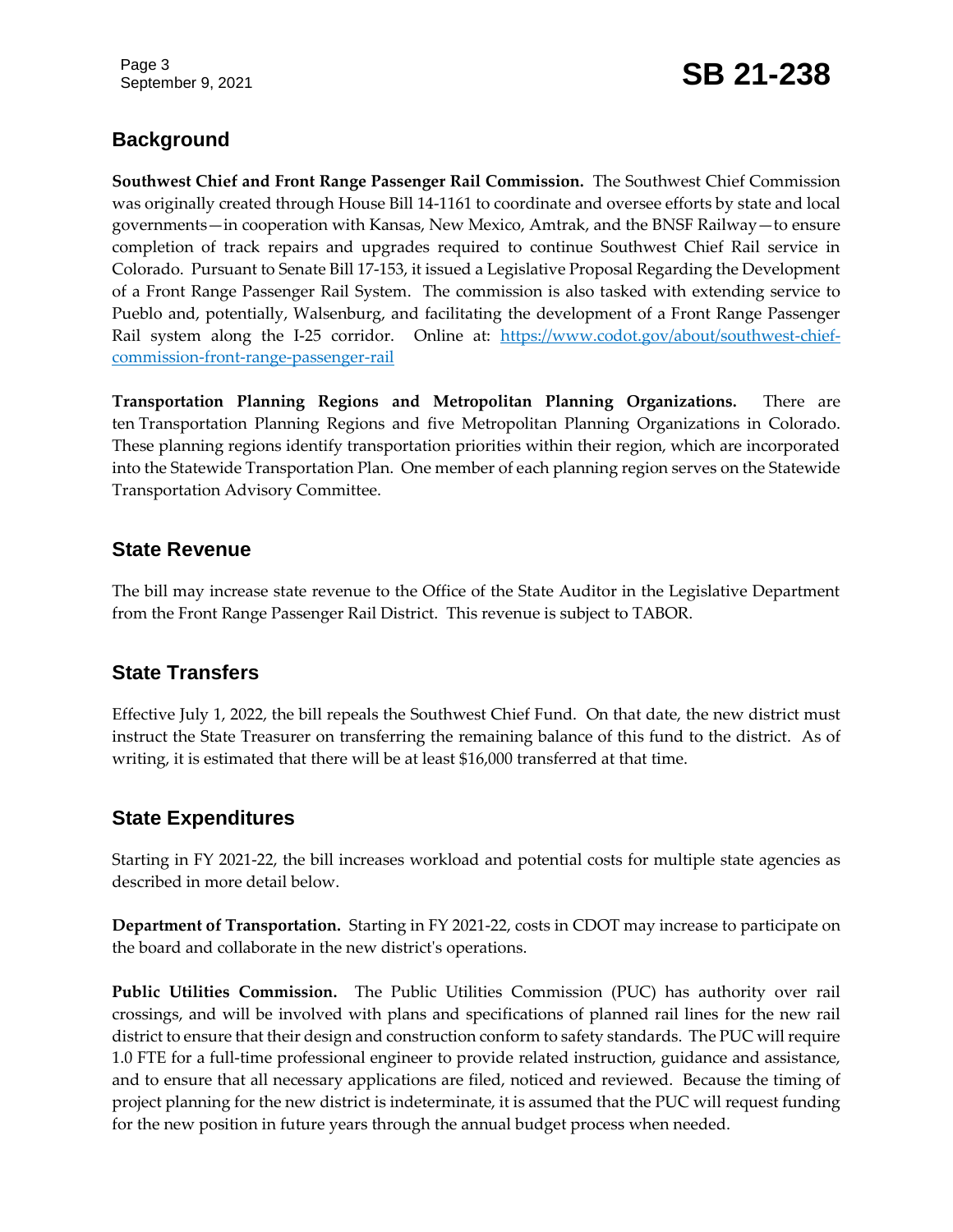**Department of Revenue and Personnel and Administration.** Conditional upon voter approval of sales tax collected on behalf of the new transportation district, costs will increase for the departments to update tax forms. Appropriations to address these expenditures will be addressed through the annual budget process.

**Department of Local Affairs.** The Division of Property Taxation reviews and approves all forms and notices sent by assessors to property owners. The division will adjust training materials, conduct additional training, and respond to inquiries as a result of this legislation within existing appropriations.

**Legislative Department.** The Office of the State Auditor will have an increase in workload to conduct financial audits of districts that approve new tax levies every two years, which will be paid for by the districts, as necessary.

**TABOR refunds.** The bill may increase the amount of state revenue required to be refunded to taxpayers as discussed in the State Revenue section above. TABOR refunds are paid from the General Fund. This estimate is based on the June 2021 LCS revenue forecast, which incorporates the revenue impacts of bills passed during the 2021 session. A forecast of state revenue subject to TABOR is not available beyond FY 2022-23.

**Federal ARPA funds.** This bill may increase state revenue, which may impact the state's flexibility in spending federal American Rescue Plan Act (ARPA) funds. For more information, see the LCS memo, titled "Legislative Changes and Flexibility in Use of American Rescue Plan Funds," available online at: [https://leg.colorado.gov/node/2211881.](https://leg.colorado.gov/node/2211881)

## **Local Government**

Starting in FY 2021-22, expenditures may increase for local governments within the new transportation district.

**Elections for tax increases.** Any increase in taxes or special assessments on real property within the new transportation district must be submitted for a vote to the registered electors of the district. County clerks and recorders will assist the new transportation district in conducting elections within each county; however, costs will be paid by the district.

**Station and route location siting.** Costs and workload may increase for local governments that coordinate with the new transportation district for siting locations of stations and routes within their boundaries.

#### **Statutory Public Entity**

The bill terminates the Southwest Chief and Front Range Passenger Rail Commission, creates the Front Range Passenger Rail District, and increases workload and potential costs for the RTD.